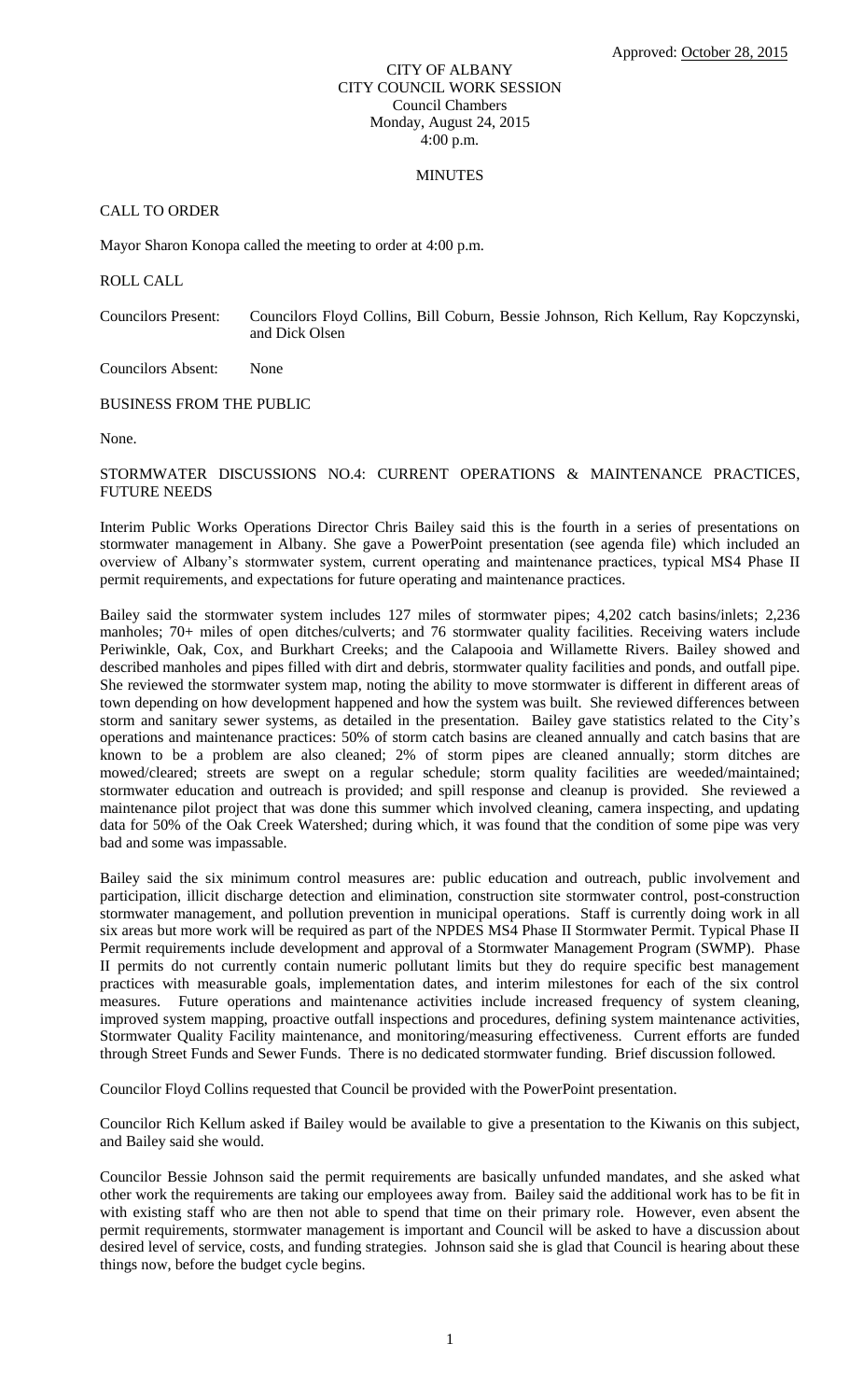#### WASTEWATER COLLECTION SYSTEM FACILITY PLAN UPDATE AND FUNDING DISCUSSION

Utility Services Manager Mark Yeager reviewed the written staff report. At a previous Council Work Session, staff presented the Wastewater Collection System Facility Plan which identifies nearly \$82 million in required improvements through build-out of Albany's urban growth boundary. Since that time, based on Council direction, staff has evaluated specific high priority projects for cost savings through construction methods or alternative solutions and developed funding options. The high priority projects list includes about \$34 million of projects. Projects were defined as high priority using three criteria: existing capacity, regulatory compliance, and future capacity needs.

There was a PowerPoint provided for the archived file (see agenda file).

Yeager reviewed the high priority projects and revised project costs, as detailed in Table 3 in the staff memo. He then reviewed a proposed funding strategy for the projects which includes the use of available sewer capital reserves, some System Development Charges (SDC)-r reserves and anticipated increased SDCi revenues, sewer economic development monies, temporarily suspending some programs, and capturing annual utility budget savings. The proposed five-year funding strategy results in some high priority projects remaining unfunded, including the Riverfront Interceptor. An alternative construction plan for the Riverfront Interceptor project includes putting in a wet weather pumping station that would intercept flow upstream and result in about \$5 million reduction in the project cost. In thinking about how to move forward with the Riverfront Interceptor lift station project, funding options that could be considered include long-term debt, increased sewer rates, special funding such as Central Albany Revitalization Area (CARA), and grants/loans.

In response to questions from the Council, Yeager said there is an average of three to four overflows per year on the Riverfront Interceptor; there were six overflows in 2012. The City reports all overflows to the Department of Environmental Quality (DEQ). The DEQ has not been taking enforcement action against communities; however, there is risk that there will be enforcement action in the future. Economic Development Director Kate Porsche thought some level of CARA funding for the Interceptor was defensible and justifiable. If Council is interested in using CARA funds as part of the funding package, staff will bring that back for further consideration.

Collins said the City has a number of outstanding issues coming up and he would like for Council to have a bigger picture policy discussion about how to use the limited resources. He suggested that staff be asked to prepare a staff report that identifies future needs in a comprehensive way so Council can consider all of the issues concurrently. Kellum agreed, noting he previously made the point that Council should prioritize things so the Budget Committee can look at them realistically and holistically.

Konopa asked if any of the Riverfront Interceptor project is SDC eligible. Yeager said there is some portion that is SDCi eligible portion because it is necessary to provide capacity for future development areas. SDCr is more flexible and can be spent on any capital improvement related to the sewer system. Brief discussion followed regarding the Riverfront Interceptor project. Additional discussion followed regarding SDC rates. Yeager said the lengthy process to update the SDC methodology will need to be done at some point. The eligible SDC will be much higher than what is currently being charged, and the challenge will then be to determine what the community can afford.

Councilor Ray Kopczynski said it may be helpful to see how other cities are handling these issues. Yeager said the regulatory system is complex and uncertain. The projected capacity numbers are based on a DEQ standard which is not accepted by the Environmental Protection Agency (EPA). The EPA has a policy standard that says there should be no overflows. There are many issues that communities are wrestling with.

Collins said he wants to put all needs on the table and talk about priorities at a program level, which will also provide a mechanism to help the Council, the Budget Committee, and the community understand the limitations. There was general agreement to ask staff to bring back a proposed process in response to the request.

Assistant Public Works Director/City Engineer Jeff Blaine asked for Council direction on the subset of high priority projects identified in Table 3. Collins said he would support the short term approach in Table 3; however, he thinks the rest of the projects need to fit into bigger picture review. Konopa said she thinks Council should consider updating the SDCs as well. City Manager Wes Hare said he thinks that fits neatly into an overall analysis of future needs and potential resources. If Council chooses to engage a consultant to look at a financial plan, an appropriate part of the work plan might be to look at SDCs. Councilor Bill Coburn said it would be useful to see estimates regarding the impact that higher SDCs would have on growth.

MOTION: Collins moved to move forward with projects laid out in Table 3 of the staff memo. Kopczynski seconded the motion and it passed 6-0.

# PUBLIC SAFETY FACILITIES PROJECT UPDATE

Engineering Manager Staci Belcastro said the North Albany Road projects are wrapping up and the road will be reopening tomorrow morning. Brief discussion followed regarding the projects.